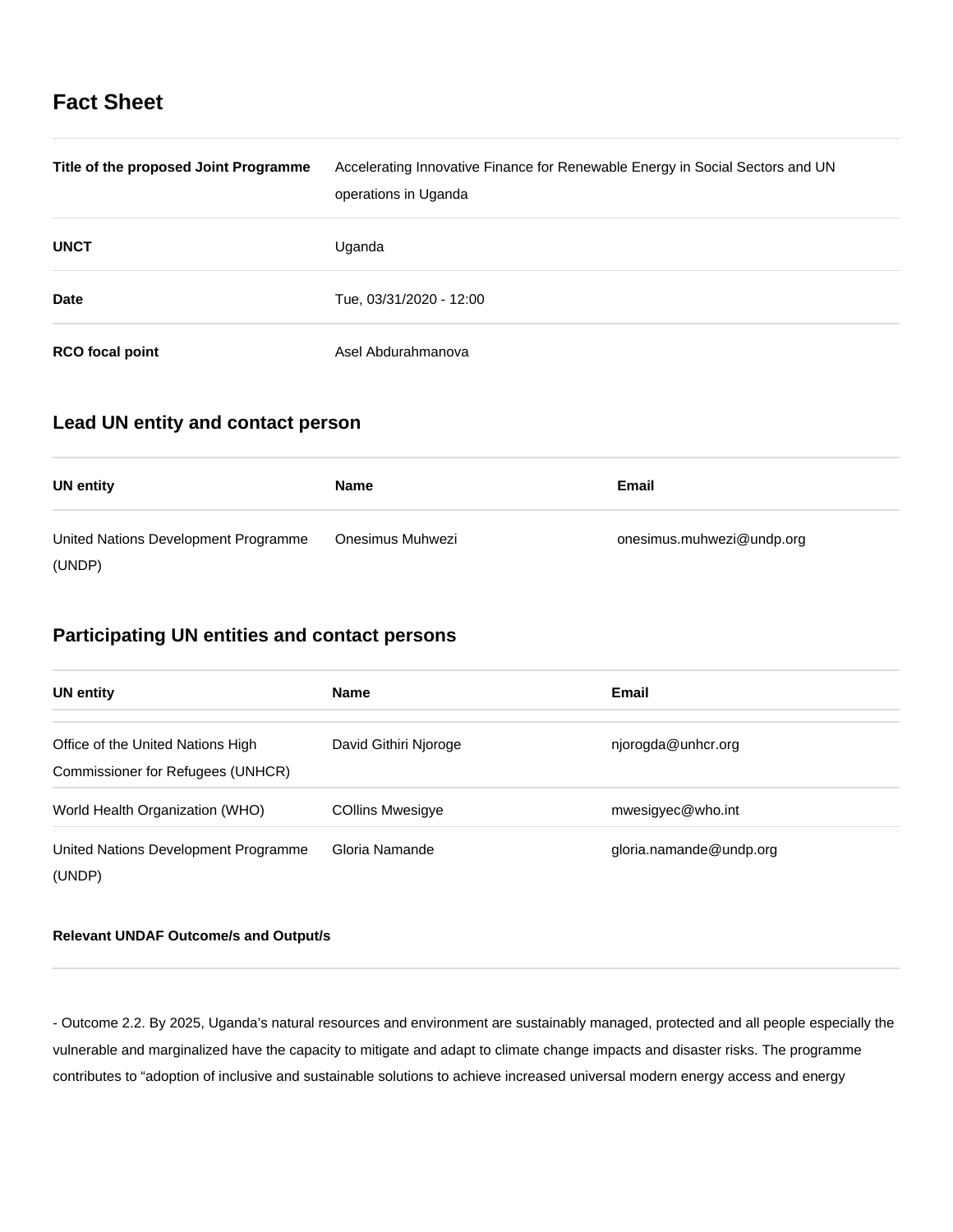efficiency (especially off-grid sources of renewable energy)" and emission reduction targets under this outcome.

-Outcome 3.1: By 2025, people, especially the vulnerable and marginalized, have equitable access to and utilization of quality basic social and protection services.

- Uganda Refugee Response plan (2019-2020) strategic objectives which include:

Strategic objective 3: By 2020, the refugee response paradigm in Uganda has progressively shifted from care and maintenance to inclusion and self-reliance through development of individual capacities and the promotion of a conducive environment for livelihoods opportunities.

Strategic objective 5: By 2020, refugees are well on their path to access durable solutions; and priority outcome on Energy and Environment; Access to sustainable energy for sufficient and clean cooking in the refugee settlements and in Uganda at large.

#### **Relevant objective/s from national strategic document/s**

The programme will contribute to the following key strategies objectives and priorities in Uganda's Third National Development Plan (NDPIII), Uganda's green growth development strategy and Nationally Determined Contribution:

Strategies under NDPIII

Strategy 9: Increase access to stable, reliable and affordable energy

Strategy 11: Improve access and quality of social services

Strategy 15: Increase access to social protection

Strategy 20: Enhance partnerships with non-state actors for effective service delivery

In the NDPIII, Uganda also plans to take a regional and global development agenda to tackle the emerging issues which include:

- Support private sector (particularly local SMEs) to develop capacity to drive the industrialization effort, increase exports, local content and create jobs:

- Take measures to minimize and/or mitigate the risks that the country faces which include climate change and a surge in refugee numbers due to regional conflicts; and

-Improve the quality and relevance of education service delivery and the skills taught in the education institutions

Priority area five of the Uganda's Green Growth Development Strategy focuses on energy for green growth with increased emphasis on renewable energy investment through, enhancing solar power potential.

Uganda's Nationally Determined Contribution (NDC) targets a 22% emission reduction by 2030 and seeks to help the country reduce vulnerability to climate change in priority sectors of forestry and wetlands, energy, transport and agriculture.

#### **SDG targets on which the progress will be accelerated (includes targets from a range of SDGs and development pillars)**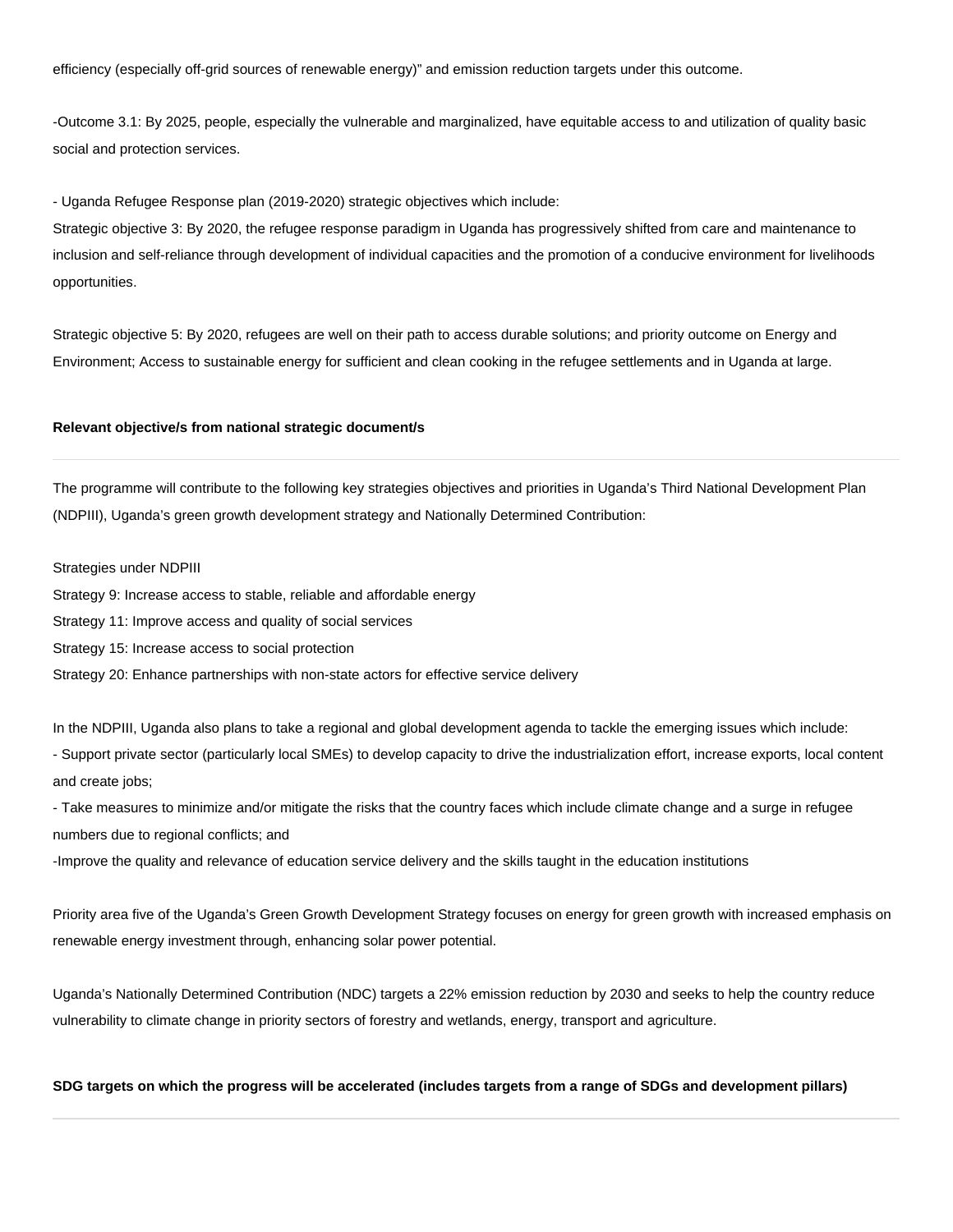### **Goal 1: End Poverty**

| Goal 2: Zero Hunger                                    |              |
|--------------------------------------------------------|--------------|
| Goal 3: Good Health and Well-Being                     | 3.1          |
| <b>Goal 4: Quality Education</b>                       | 4.1          |
| <b>Goal 5: Gender Equality</b>                         |              |
| <b>Goal 6: Clean Water and Sanitation</b>              |              |
| <b>Goal 7: Affordable and Clean Energy</b>             | 7.1<br>7.b   |
| <b>Goal 8: Decent Work and Economic Growth</b>         |              |
| Goal 9: Industry, Innovation and Infrastructure        |              |
| <b>Goal 10: Reduced Inequalities</b>                   |              |
| <b>Goal 11: Sustainable Cities and Communities</b>     |              |
| <b>Goal 12: Responsible Production and Consumption</b> |              |
| <b>Goal 13: Climate Action</b>                         | 13.2<br>13.b |
| Goal 14: Life Below Water                              |              |
| Goal 15: Life On Land                                  |              |
| Goal 16: Peace, Justice and Strong Institutions        |              |
| Goal 17: Partnerships for the Goals                    |              |

# **Self-Assessment**

**The proposal reflects the integrated nature of the SDGs**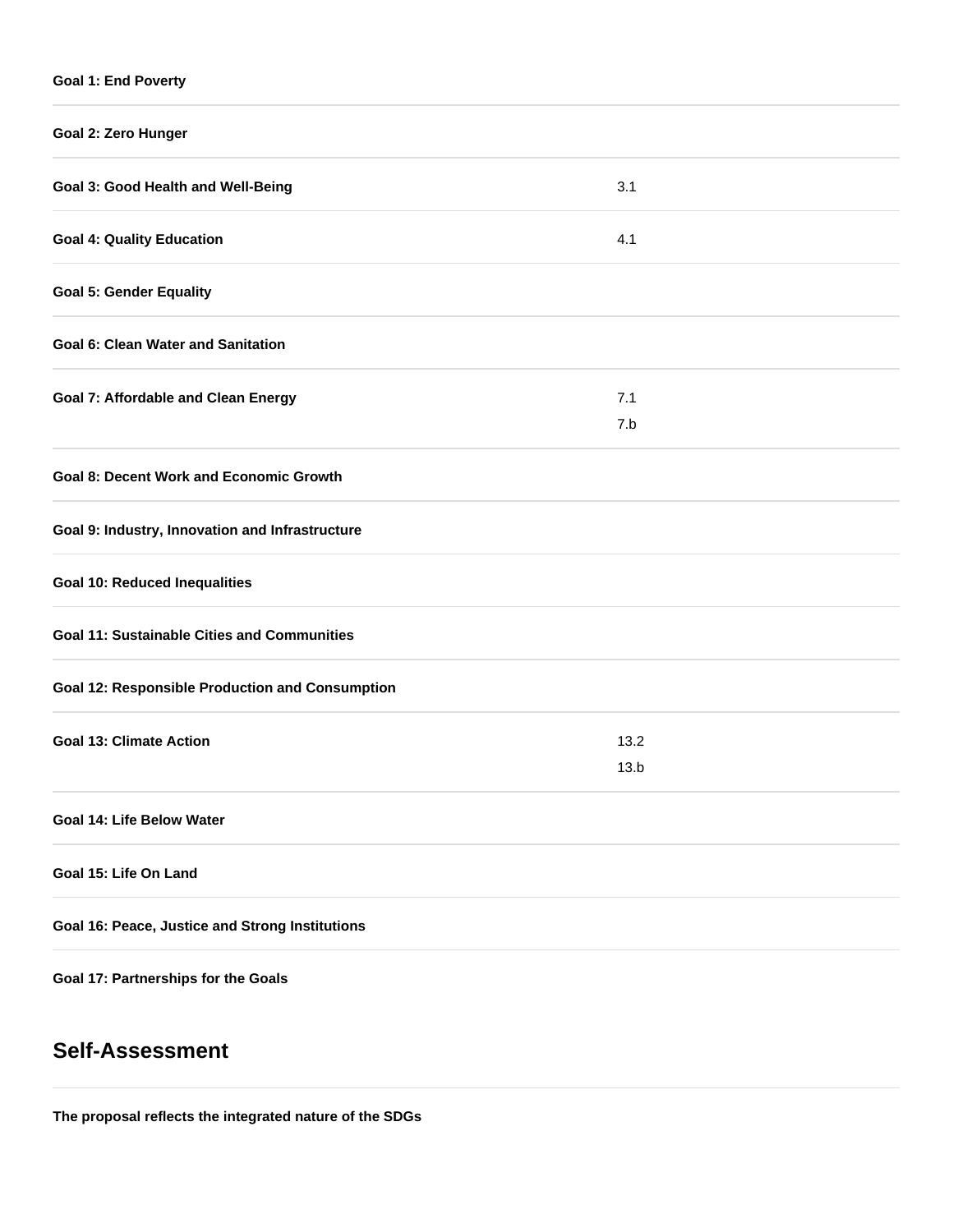| The proposal is based on an inter-agency approach (two or more UN entities<br>involved), with RC coordinating Joint Programme preparation and implementation | Yes |  |  |  |
|--------------------------------------------------------------------------------------------------------------------------------------------------------------|-----|--|--|--|
| The proposed results are part of the UNDAF and aligned with national SDG<br>priorities                                                                       | Yes |  |  |  |
| The proposed Joint Programme will be led by government and include key national Yes<br><b>stakeholders</b>                                                   |     |  |  |  |
| The proposal is based on country level consultations, as explained in the Concept Yes<br>note, and endorsed by the government (the letter of endorsement)    |     |  |  |  |
| The proposal is based on the standard template for Concept Notes, it is complete,<br>and it includes:                                                        | Yes |  |  |  |
| • Theory of Change demonstrating contribution to SDG acceleration and                                                                                        |     |  |  |  |
| transformation to implement the 2030 Agenda and awareness of relevant                                                                                        |     |  |  |  |
| financial policy efforts at regional or national level,                                                                                                      |     |  |  |  |
| * Results-oriented partnerships, including a strategy to engage and partner                                                                                  |     |  |  |  |
| with IFIs/MDBs,                                                                                                                                              |     |  |  |  |
| • "Quick wins" and substantive outcome-level results, and                                                                                                    |     |  |  |  |
| • Initial risk assessment and mitigation measures.                                                                                                           |     |  |  |  |
|                                                                                                                                                              |     |  |  |  |

**The proposal is expected to leverage resources for the SDGs at scale** Yes

# **Proposal for Joint Programme**

#### **1. Summary of the Joint Programme**

More than 1.1 billion people in the world, including 600 million people in Sub-Saharan Africa lack access to electricity (UN, 2011). Although Uganda is making progress towards achieving Sustainable Development Goals (SDGs), more still needs to be done to increase energy access to rural populations. The overall national electrification level in Uganda is currently estimated at 26%. The rural electrification level is even lower, at about 7-8%. This impacts on the socio-economic development of the people of UgandaThe goal of Uganda's National Development Plan and Uganda's Vision 2040 is "to meet the energy needs of the Ugandan population for social and economic development in an environmentally sustainable manner."

Uganda has been hosting refugees since 1959 and currently hosts more than 1.3 million refugees. Currently, 97 percent of the refugees in Uganda lack adequate access to safe, clean and sustainable energy and current delivery models are costly and carbon intensive.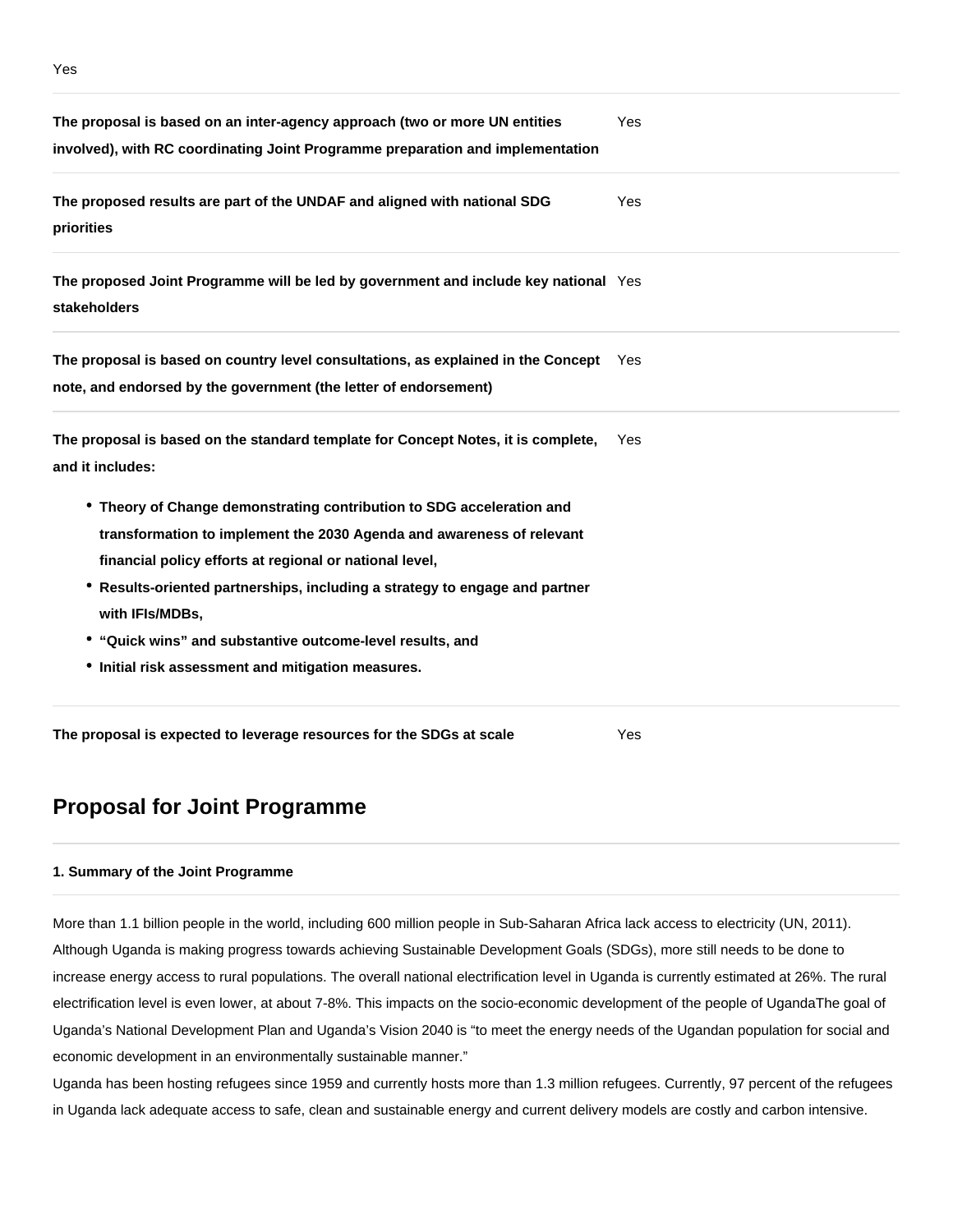UNHCR Uganda spends about US\$500,000 annually on pumping water using diesel generators in the refugee settlements, this contributes about 6,776 tCO2 per year.

#### Objectives:

The purpose of this JP between UNDP, UNHCR and WHO in Uganda is to accelerate progress on SDG 7 and related SDGs through an integrated suite of activities and innovative financing that leverages the UN's position as a guaranteed energy off-taker to catalyze the domestic uptake of solar leasing and or Power Purchase Agreement (PPA) arrangements with both the UN and stakeholders in the health, education, shelter of refugees and other social sectors.

The target institutions will include the following;

- 30 Refugee settlements in all parts of the Country

- 535 school's country-wide that have no access to electricity

- 40 health centres in the refugee settlements.

The JP includes three components or service lines;

1) An aggregation and coordination support platform that would provide 'one stop' visibility, services and access for entities in Uganda related to solarization via leasing or PPAs

2) A technical assistance budget that would seek to bundle together a pool of UN Solarization projects and provide a limited amount of grants to participating UN-affiliated health, education and refugee settlement facilities customized energy audits for solar PV applications 3) Establishment and capitalization of a specialized financing product that would both address financing constraints faced by the Energy Servicing Companies (ESCOs)/suppliers that are prospective bidders of the procurement packages that UNDP and UNHCR are tendering, as well as support for the

#### **2. Thesis and theory of change of the Joint Programme**

This innovative JP is built on a theory of change that leverages several complementary initiatives by UN agencies at both the global and country level.

Globally, UNHCR has recently launched an initiative to solarize its large field-based compounds in remote areas in Africa. UNDP is supporting market development of solar ESCOs in several countries (via several donor-funded projects) and is implementing the Climate Aggregation Platform (CAP), a global initiative to promote the scale-up of financial aggregation for small-scale, low-carbon energy assets. In parallel, the Global Plan of Action for Sustainable Energy Solutions in Situations of Displacement (GPA) is taking multiple actions, such as: developing a standard PPA / Leasing Agreement with inputs from the UN and private sector actors and exploring a Guarantee Mechanism to reduce the financial risk associated to the UN's termination clause in its long-term agreements. Regarding availability of electricity in education, only 26.40 percent of the government secondary schools have electricity, compared with 66.10 percent of private schools. This constrains use of any electrical appliances (e.g. radio, computer), and lighting options are limited to kerosene (paraffin) lamps or candles. On the other hand, 50% of public health centers do not have access to electricity and functionality of installed solar PV systems remains at below 50% due to inadequate operation and maintenance. Installations of photovoltaic systems to provide electricity and lighting have been implemented by a couple of government or NGO initiatives but their numbers are still few largely due to financial barriers.

The thesis for this JP is that these UN activities – and the resulting partnerships they form with participating ESCOs/vendors – can be leveraged in a strategic and catalytic fashion such that this investment can accelerate the expansion of solar leasing schemes and ESCO development in Uganda.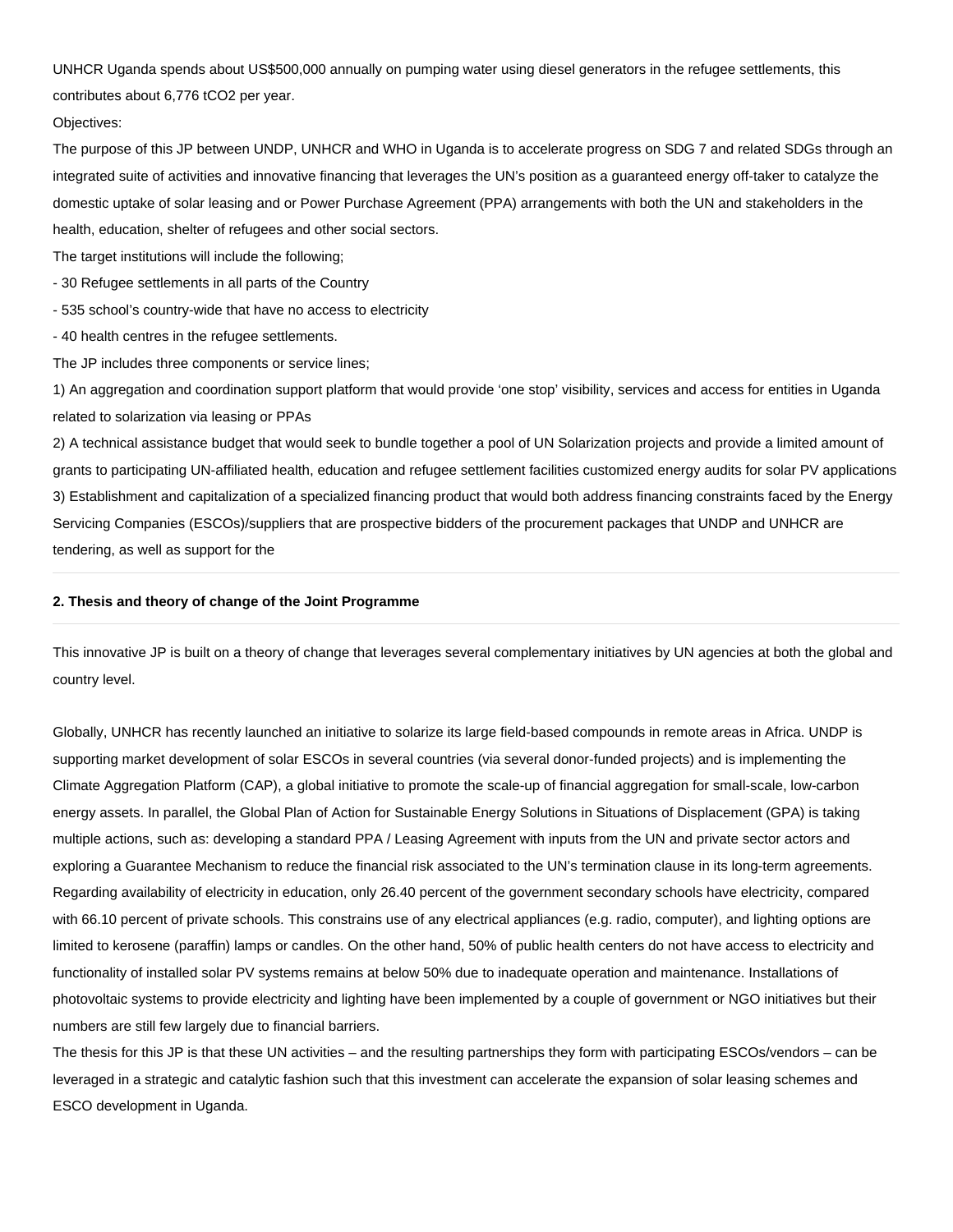While solarizing UN-affiliated premises is a positive start, by itself this is not likely to 'move the dial' at a national level nor accelerate at scale progress on SDG 7. Numerous barriers exist in Uganda that inhibit solar leasing and PPA schemes and none of these barriers are specifically addressed. Barriers are impossible for anyone UN agency to address alone and go well beyond the capacity of the GPA Inter-Agency Task Force or any specific existing project by one agency.

Without this program various UN agency initiatives in this space are likely to remain fragmented and uncoordinated; participating ESCOs/vendors may not be able to provide services at rates or terms that UN and other off-takers can afford; and the seed investment and private sector partnerships that the UN agencies are making in this space will not be leveraged in such a way as to more broadly accelerate progress on SDG 7 beyond the discrete solarization schemes of UN premises. By initially targeting three UN Agencies to tackle these challenges, this JP is premised on scalability to more UN organizations.

#### **3. What are the expected results of the proposed Joint Programme?**

Outcome 1: and Reduced CO2 emissions (Greening the Blue) through solarization of UNDP and UNHCR facilities in Uganda via a solar leasing scheme or PPA with a participating consortium of (or individual) ESCOs/vendors.

Output 1.1: Leveraged private capital and UN purchasing power through pilot financing products to de-risk participating ESCOs and/or their local sub-contractors to enter solar leasing/PPA schemes.

Output 1.2: National support platform/help desk launched for 'one stop' visibility, business facilitation services and access for public and private partners on innovative financial instruments to deepen solar power penetration in Uganda's energy mix.

Outcome 2: Improved energy and investment planning by Government of Uganda and UN partners, and enhanced access to clean, reliable, and affordable energy services targeting health, education and refugee hosting facilities.

Output 2.1: Improved customer awareness – among UN entities, government, and commercial actors of the technical feasibility of commercial solar PV applications and financing/leasing schemes in Uganda.

Output 2.2: Customized energy audits for solar PV applications (including detailed load and energy usage analysis) and site specification options, leading to solar leasing contracts being signed or applications being purchased by ESCOs.

Output 2.3: A common UN pipeline of investable solarization projects created, capable of providing sustainable and clean energy solutions to schools, health centers, refugee hosting facilities and other community-based infrastructure to achieve SDG objectives. Output 2.4: Solarization through a leasing scheme or PPA of the 30 refugee settlements, 530 schools, 40 health centers and 3 UN facilities.

Indicators will be developed to prioritize the number of women and children with improved access to electricity, health and education services, and livelihood opportunities.

At a higher level these results will lead to progress on the following SDG 7 indicators which will be tracked at the country level:

- Indicator 7.1.1: Percentage of population with access to electricity
- Indicator 7.1.2: Proportion of population with primary reliance on clean fuels and technology
- Indicator 7.2.1: Renewable energy share in the total final energy consumption

The Joint Programme will accelerate progress across other SDGs especially SDG 1; SDG 3; SDG 4; and SDG 13. We anticipate increased savings to both UN and non-UN premises and operations during and beyond the JP period by introducing solar PV applications, laying the groundwork for additional solar-related interventions that further accelerate public and private sector investments that can positively impact the beneficiaries of our projects and programs.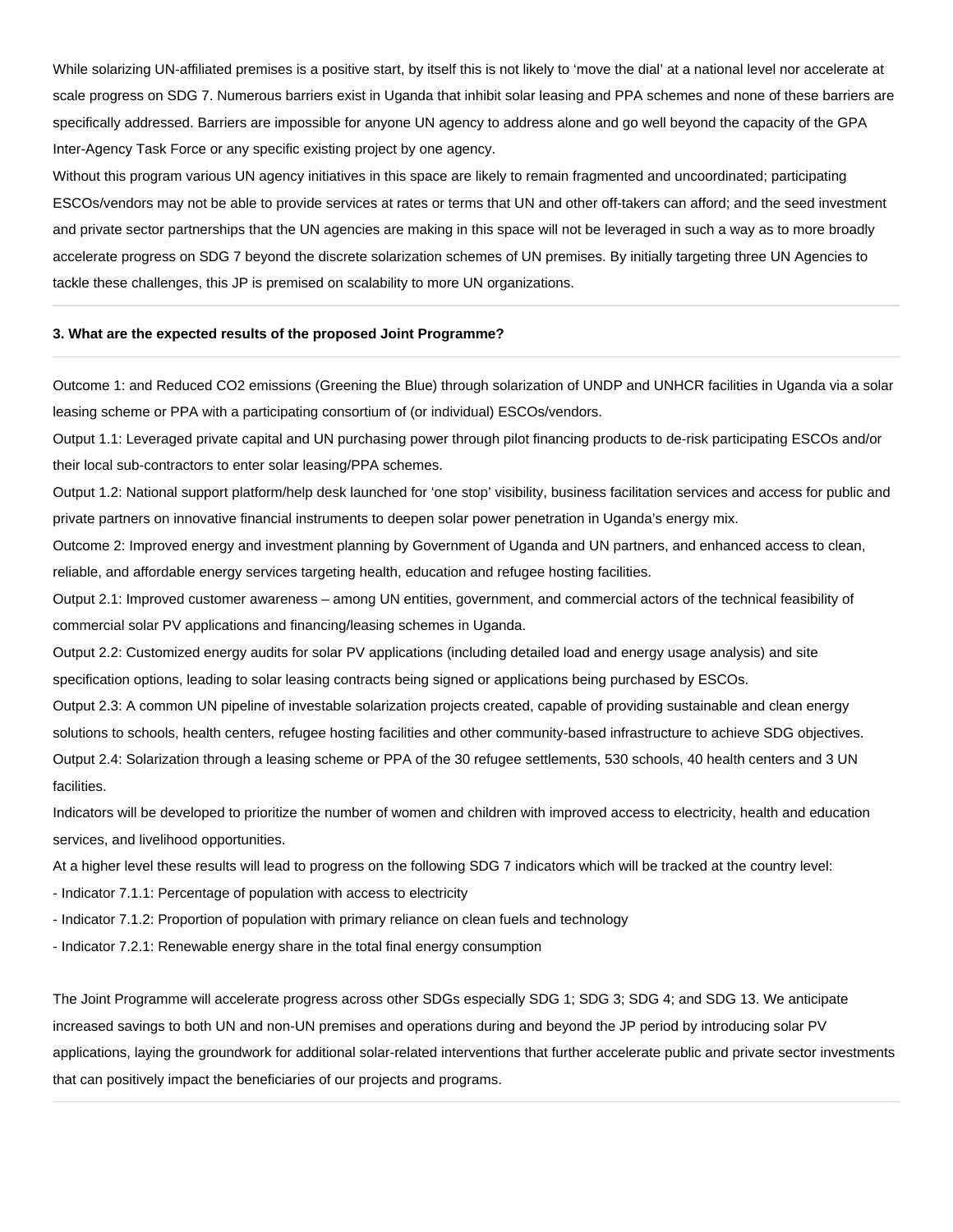#### **4. Describe the innovative nature of the Joint Programme**

This approach is innovative due to the joint and concerted approach between UNDP, UNHCR and WHO in tackling the energy access challenge in the most vulnerable populations in rural Uganda and refugee settlements. The co-benefits in terms of socio-economic development, improved health, education and social wellbeing result contribute to the overall UN Cooperation framework and the country national development priorities.

The proposed facility will enable private capital to flow towards green energy solutions. Without the facility these investments would not be possible. The approach of using the UN's bankability and footprint to leverage additional resources for sustainable energy is new. The approach will also involve a new innovative financing instruments e.g. the PPAs and the leasing contracts which will be deployed in collaboration with the ESCOs and hence will increase private sector investments in the solar PV products and businesses in Uganda.

#### Additionally:

1) It will be the first initiative of its kind for UNDP, UNHCR and WHO specifically focused on supporting the uptake and acceleration of solar leasing schemes in Uganda. Almost all of the solar PV installations done by UN agencies to date have involved purchases. For many entities in Africa - where financing costs and interest rates can exceed 20% -- it is prohibitively expensive to purchase a solar system upfront. Solar leasing and PPAs allow entities to go solar without the upfront costs of installing a system.

2) Innovation in terms of its use within the UN system, in accordance with UN reform principles: The facility aims to enhance and extend existing collaborative efforts between UN agencies, including joint planning efforts in the areas of health, financing for energy and sustainability efforts, and other areas.

3) Innovation in working with ESCOs not just as vendors/suppliers for UN projects, but as critical development actors central to the medium- and long-term penetration of solar PV applications in the countries targeted. The approach provides targeted and catalytic support to ESCOs to achieve financial sustainability and expand their customer base for the benefit of the entire country - and the achievement of multiple SDGs - that would otherwise happen.

#### **5. Expected added value of the UN and the Joint SDG Fund**

The JP is a great example of UN agencies in Uganda 'delivering as one' to tackle the development challenges and to support government efforts regarding achievement of the Sustainable Development Goals.

A key result for underlying premise of this JP is to blend UN demand (i.e., energy that UN agencies directly pay for, including in schools, health centres and refugee settlements and our own offices/compounds) with sites that the UN does not directly pay for, since we have less off-taker risk than a typical developing country local government. The shift for both the premises and the institutions from diesel will result into a reduction of 1.5MtCO2 per year. This will contribute to the UN Uganda's efforts on greening operations and contribute to the national mitigation targets under Uganda's NDC.

The UN value add is essential to expanding/catalyzing what might otherwise be a limited amount of discrete investments by UN agencies in solar leasing schemes into a harmonized program that facilitates not only those specific transactions, but a much broader array of third party solar financing products in the country and the acceleration of a dynamic solar leasing market across the country.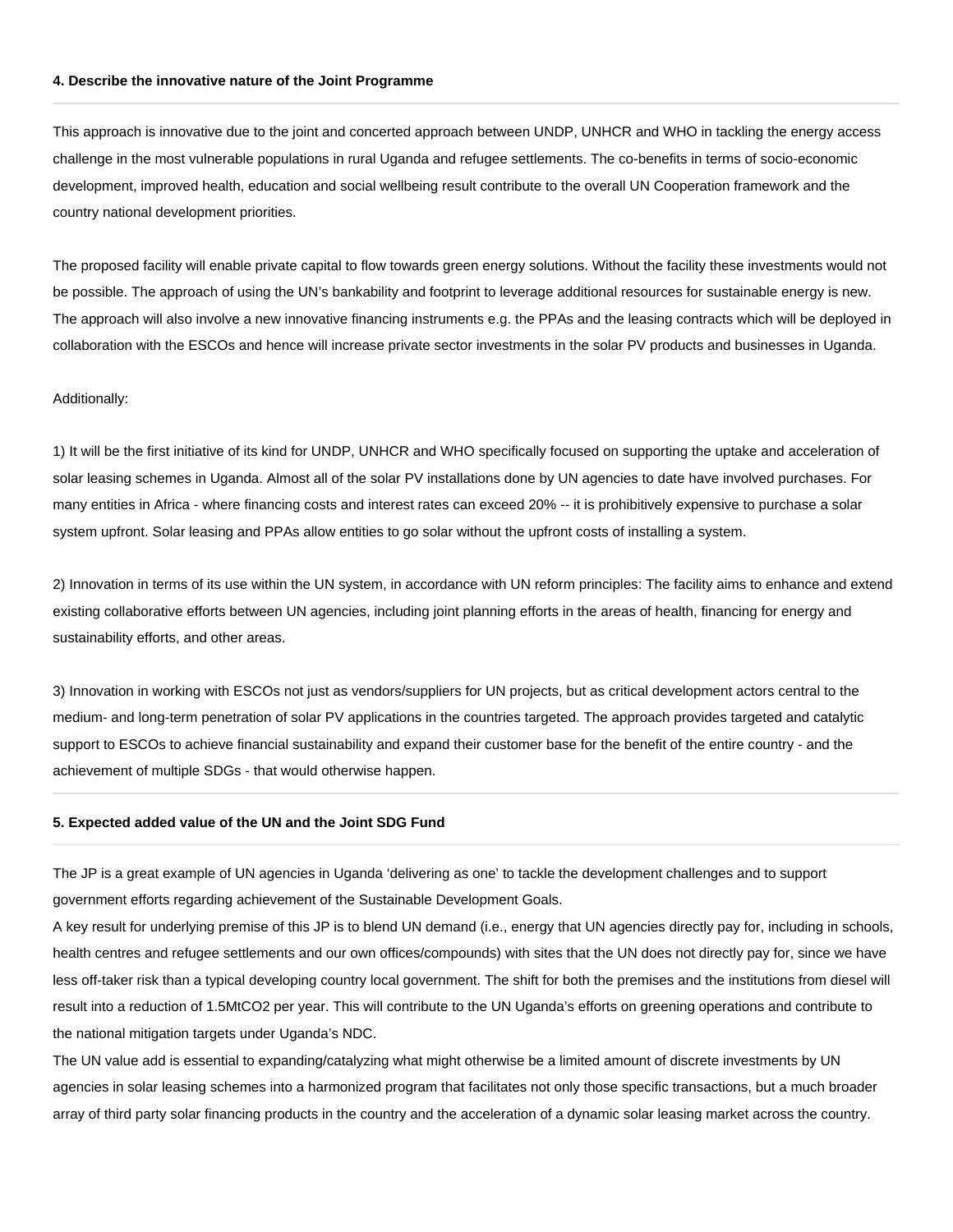The initial "seed funding" we are seeking from the SDG Fund is central to catalyzing this effort, and will provide dedicated, harmonized support that can unlock additional much-needed funds for financing the aforementioned activities at a magnitude far greater than the agencies are currently able to achieve alone.

Should this funding request not be fulfilled by the SDG Fund, we anticipate seeking funding from other external sources, although this may result in delays in our collective ability to achieve the intended goals and outcomes of this proposal which are ultimately intended to accelerate progress towards achieving the SDGs on multiple fronts as described above.

#### **6. Leadership and implementation of the Joint Programme**

This Joint Programme will be led by UNDP, UNHCR and WHO country offices through a joint coordination team operating in close collaboration with the UN Country Team and the RCO. The programme will be implemented in collaboration with government institutions and the private sector. A steering committee under the leadership of the Ministry of Energy and Mineral Development; and a technical working group will oversee implementation of the programme. Coordination with the private sector will be established through the Uganda National Renewable Energy Associations, specifically the Uganda Solar Energy Association (USEA) and Private Sector Foundation Uganda (PSFU).

The program will also be implemented in collaboration with other development partners and Civil society organizations such as World Bank, USAID, DFID, WWF and GIZ. Research institutions and academia will be engaged such as the Makerere University Centre for Research in Energy and Energy Conservation (CREEC).

Additional Technical capacities required:

Technical capacity development of the participating institutions including the private sector (ESCOs) and technical leaders in the institutions (schools, refugee settlements, health centres) will be done as a crucial step to the successful implementation of the programme.

Training of the ESCOs in the innovative business models and financing instruments will be done. This will improve their technical capacity to deploy innovative business models that are central to the implementation of the programme. For example, the ESCOs will be trained on the rules and modalities of the leasing contracts or the PPAs; these trainings shall be delivered through the already existing institutions such as the Uganda Solar Energy Association (USEA).

Technical capacity building will be provided to the different financing institutions that will be engaged to provide financial products to the ESCO companies from selected institutions that are providing on-lending for renewable energy businesses.

#### **7. Expected period of implementation**

The joint programme will be implemented over a period of 4 years as per the following;

Year one

• Completion of detailed design and joint Programme Document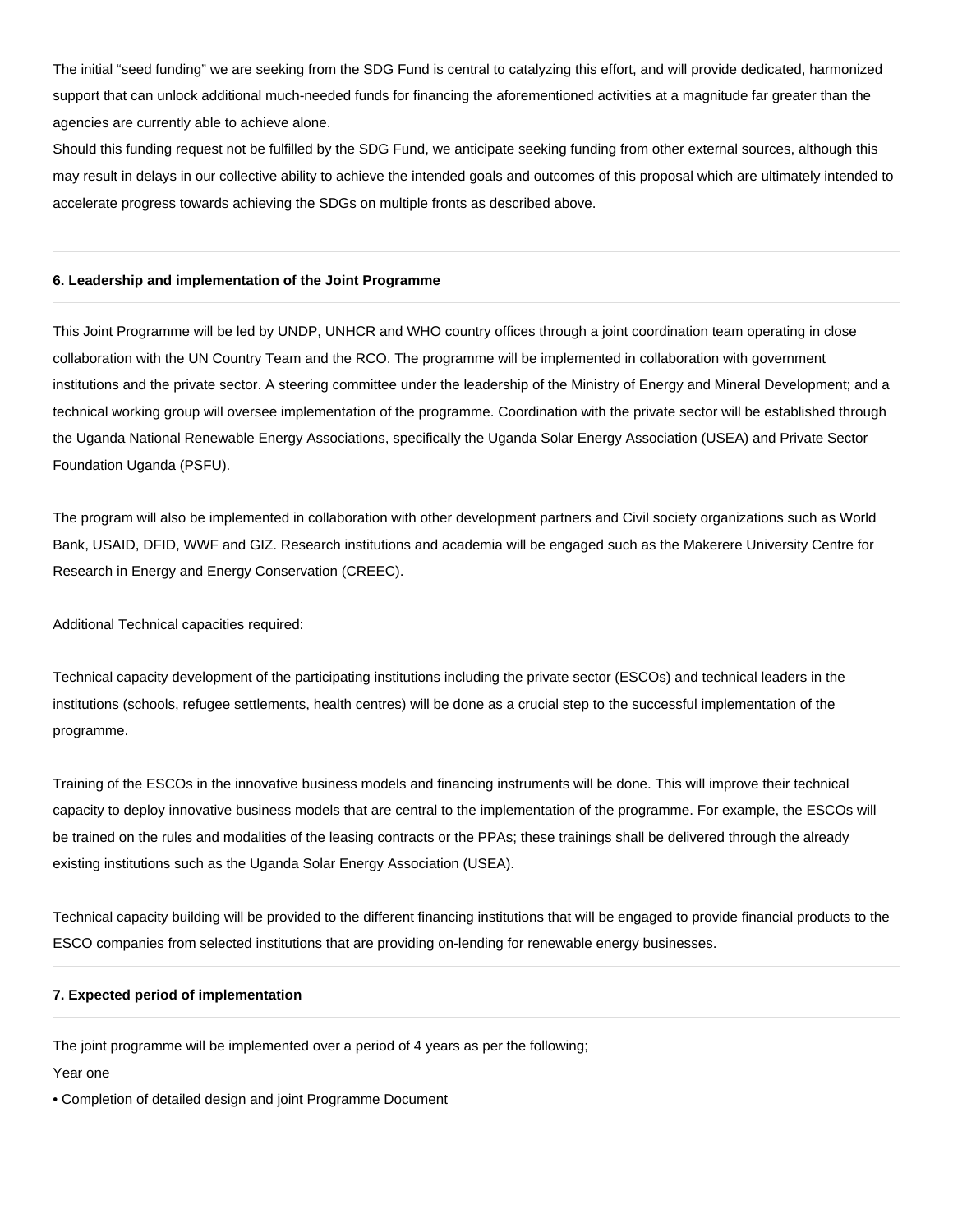- Completion of Inter-agency MOU between UNDP, UNHCR and WHO
- Creation of multi-agency work plan and governance structure
- Recruitment/procurement of external private sector partners with financial expertise to advise on structuring of the financing product
- Legal/operational development of the financing products
- Nomination of a national steering/ technical working group
- Recruitment/procurement of external private sector partners/ESCOs
- Inception meetings
- Energy audits and load assessments for UN premises and the selected institutions

Year 2

- Launch of the project
- Launch of the specialized financial product
- Structuring of long-term lease agreements and PPAs
- Market outreach to private investors, ESCOs, financial service providers and impact investors.

#### Year 3

- Installation of solar PV systems in the selected institutions
- Technical training of education, health and refugee facility managers on solar PV system performance, service agreements with

international and national ESCOs, and referral services

• South-South Cooperation with participating institutions

#### Year 4

- Sharing of best practices, lessons learned and sustainability plans
- Monitoring and evaluation of the programme

#### **8. Cost, co-funding, and co-financing of Joint Programme**

The total implementation cost is estimated at US\$5 million, with an initial budget allocation based on US\$1,000,000 to UNDP, US\$ 500,000 to UNHCR and \$500,000 to WHO with the balance of US\$3 million earmarked for capitalization of the specialized renewable energy financing product under Component 3 targeting health, education and refugee hosting facilities.

#### ?

This initial allocation is based on the following division of responsibilities:

UNDP: Operation of technical assistance facility; hosting of JP Coordination Team; commissioning of energy audits and load assessments on behalf of UN partners; engagement and outreach with Government of Uganda, private sector, and banking/financial sector; one-stop service shop for Ugandan entities; solarization of its premises; co-management of the joint fund under Component 3; operational costs.

UNHCR: solarization of its premises and support facilities; co-management of the joint fund under Component 3; operational costs.

WHO: solarization of its premises and support facilities; co-management of the joint fund under Component 3; operational costs.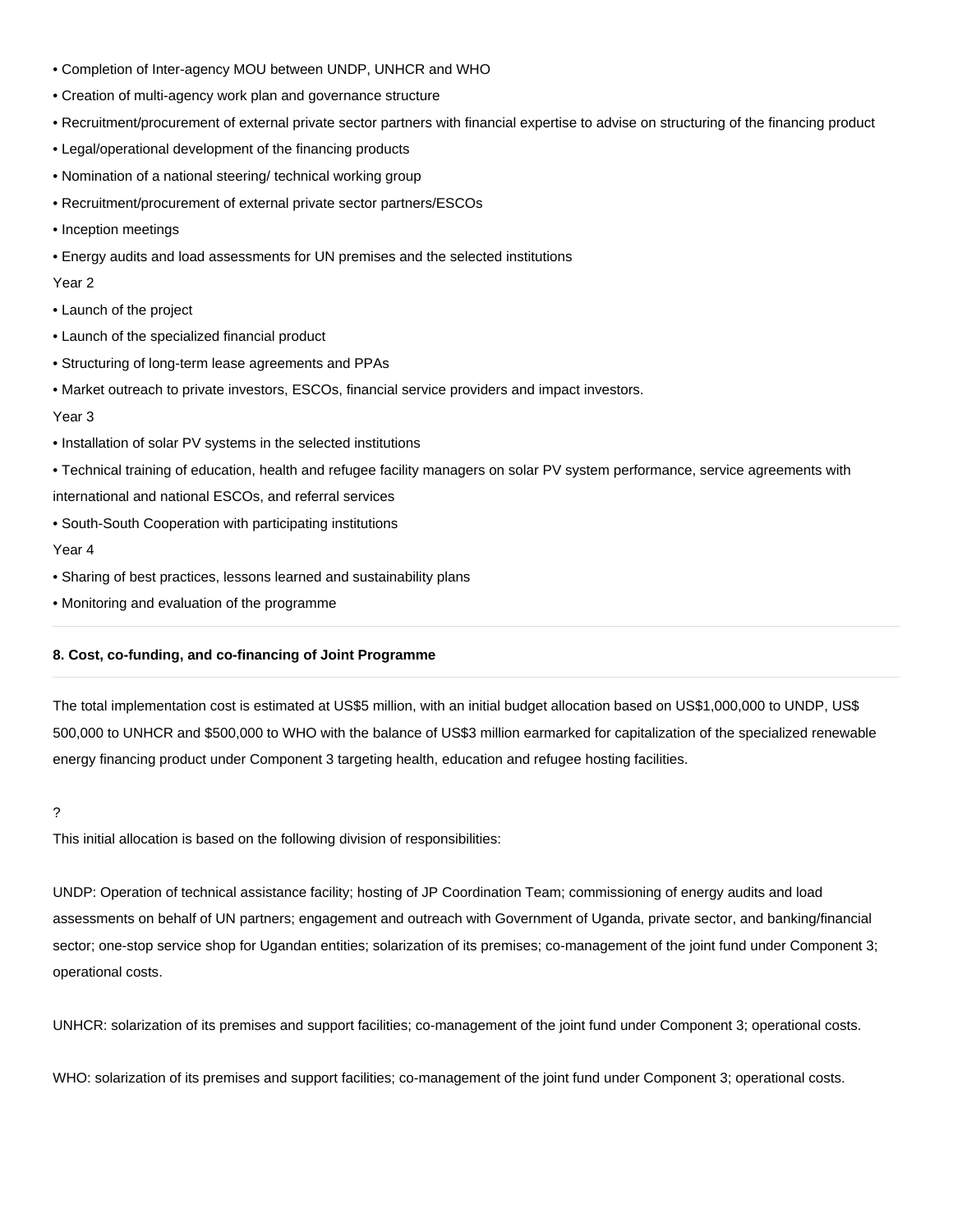Options for hosting of the capital fund under Component 3 will be assessed during detailed JP design.

Co-financing will be provided through the existing programmes implemented by the UN agencies, for example UNDP is implementing a Paygo solar initiative aimed to increase access to modern energy services to the most vulnerable populations through deploying innovative financing instruments; and the Climate Aggregation Platform aimed at accelerating aggregative financing models for Pay go solar companies to scale.

UNHCR is supporting energy access programmes in the refugee settlements hence there shall be a combination of grants and result based financing instruments.

Co-financing will be leveraged from ongoing initiatives by other UN agencies such UNCDF, WHO UNICEF and FAO; other development partners supporting energy access programmes in schools, health facilities and refugee settlements such as World Bank, USAID, DFID, GIZ among others.

#### **9. Risk assessment**

The most significant risk that this Joint Programme aims to address is non-payment by users of the provided solar energy. Without the Joint Programme this risk would make the provision of solar energy too high and the schools, health centers and refugee settlements would remain using non-renewable and polluting energy sources. The effort to reduce this risk includes the use of UN operations and programmes as a reliable partner and the technical preparation work of UN technical experts in bundling the projects and the de-risking resources in the financing facility. The sustainability of the project is dependent on the quality of the analysis that goes into the packaging and structuring of the investments.

A further risk for the UN would be making a long-term commitment to a PPA when the UN presence or funding is not guaranteed for that period of time. This risk will be mitigated by the financing facility. The presence of the financing facility is the key difference between previous unsuccessful efforts and why this effort is likely to succeed.

?

The assumption that the Private Sector would be interested in investing in such a partnership has been comprehensively mitigated through discussions with key actors and a competitive RFI.

Partnership with the Private Sector always entails some risks for the UN principles, norms and standards. Critical to the SDGs is the concept of reaching the furthest behind first. If not carefully managed the private sector will lean towards energy provision in the least risky and most profitable areas. The UN is needed to ensure that private sector provision also reaches where it is most needed. This entails careful policy and structuring work. Scarce grant resources must not be used to profit the private sector, but to facilitate private sector investment. This Joint Programme will need to carefully balance that tension.

#### **10. Convening the private sector and engaging IFIs/DFIs**

The private sector in Uganda will be the ultimate investors in the identified initiatives. The private sector will be engaged through the Private Sector Foundation of Uganda-Uganda Solar Energy Association (USEA) whose mandate is to seek countrywide mobilization of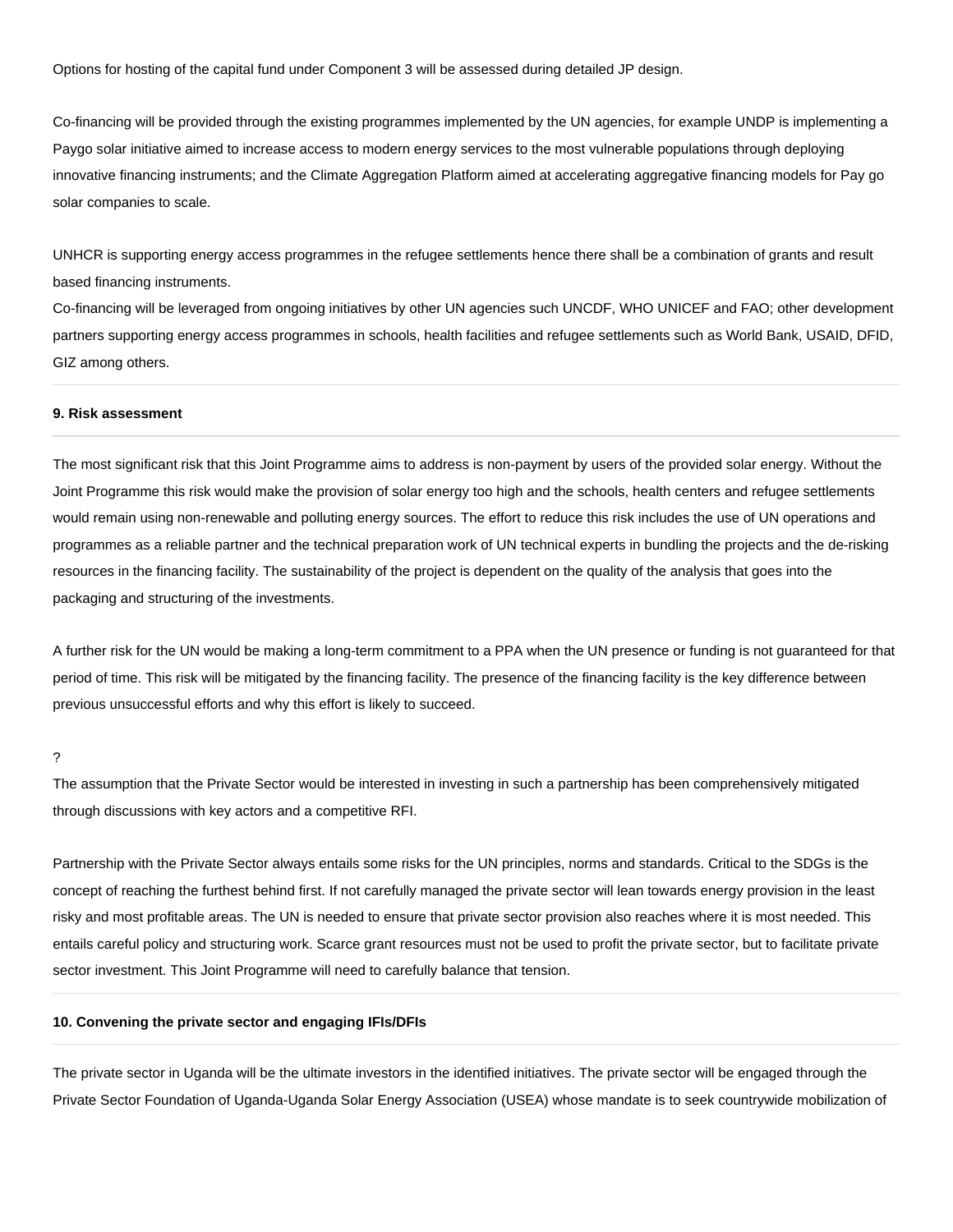solar providers, coordinating stakeholders, playing an advocacy role and capacity building. The solar association has 60-70 members consisting of engineers running local businesses and solar product distributors; and receives support from several development partners.

Development financing institutions (DFIs) including World Bank, East African Development Bank (EADB), Uganda Development Bank, the African Development Bank and commercial banks that are already providing financing for solar PV programmes such as Centenary Bank, Stanbic Bank will be engaged and participate on the steering and technical working group.

An assessment will be done of the key ESCOs that will be engaged in the leasing or PPA models. Some of the ESCOs would be in position to obtain additional working capital from the different financing Institutions.

UNDP, UNHCR and WHO will carefully monitor and document all activities, including partnering with the private sector. Additionally, as a joint programme the participating agencies will use existing coordination structures established by the UN Resident Coordinators office to periodically review and

#### **11. Leverage and catalytic function**

It is expected that the JP will leverage on additional financing from the different energy programmes implemented by the UN agencies. UNDP is supporting the Government of Uganda promoting access to renewable energy services, whilst expanding livelihoods and creating employment opportunities through empowerment. Through this support, UNDP is implementing the PayGo solar initiative – an initiative aimed at accelerating solar uptake through financial inclusion in line with UNDP Strategic Plan.

?

UNHCR is supporting energy access programmes in the refugee settlements hence there shall be a combination of grants and result based financing instruments will be deployed. Co-financing will be leveraged from other development partners supporting energy access programmes in the refugee settlements and other institutions for the example World Bank, USAID, DFID, GIZ among others.

The Programme would leverage existing work by WHO to solarize some its operations.

The programme will leverage on UNCDF CleanStart programme that is supporting development of business ideas related to financing distributed energy services, among energy and financial service providers to keep innovation firmly on their agenda while building out their businesses for future growth.

Private finance will be mobilized from the private sector actors and financing institutions through the solar re-financing facility implemented by UECCC. Financing institutions such as Uganda Development Bank, Centenary bank and Stanbic bank that are support investments in the energy sector will be engaged to replicate the programme have a wider reach in different parts of the Country. The lessons learnt and best practices of the programme will be replicated to other parts of the country that are not target beneficiaries under this programme.

The programme will also leverage ongoing initiatbes by development partners including the European Union and other bilateral and